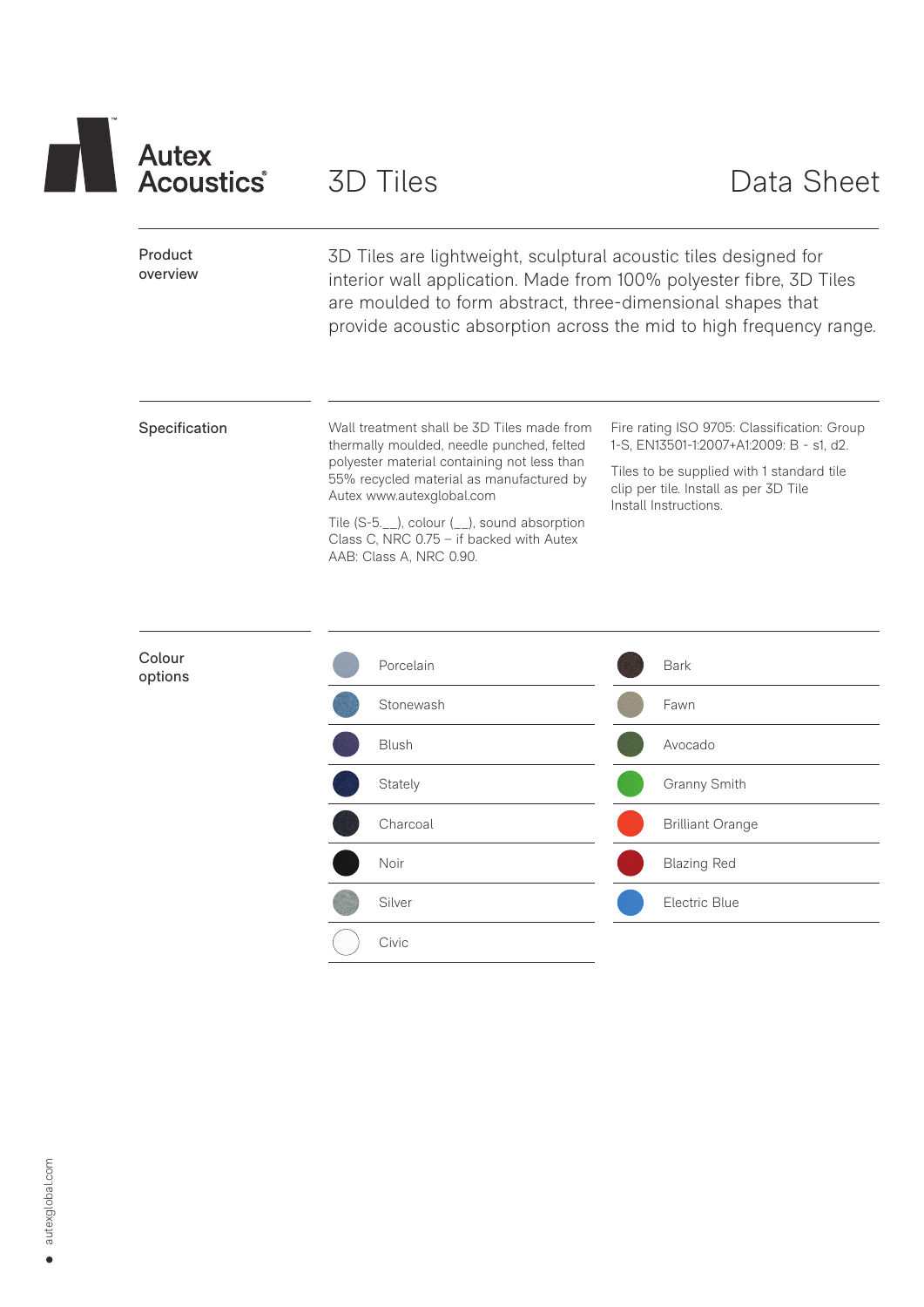

# Product specifications

| Product name | 3D Tiles S-5.26, S-5.28, S-5.32, S-5.34, |
|--------------|------------------------------------------|
|              | S-5.50, S-5.53                           |
| Composition  | 100% polyester fibre (PET)               |

### Installation

Install as per Autex Acoustics recommendations. Install instructions are included in each pack or available on the website.

| Product name    | $S - 5.26$      | $S-5.28$        | $S-5.32$          | $S-5.34$                                                                                                   | $S-5.50$            | $S-5.53$                        |
|-----------------|-----------------|-----------------|-------------------|------------------------------------------------------------------------------------------------------------|---------------------|---------------------------------|
| Tile dimensions | 575 mm x 575 mm | 575 mm x 575 mm | 575 mm x 575 mm   | 575 mm x 575 mm                                                                                            | 288 mm x 575 mm     | 575 mm x 575 mm                 |
| Tile tolerance  |                 |                 |                   | $(+0.5$ mm) $(+0.5$ mm) $(+0.5$ mm) $(+0.5$ mm) $(+0.5$ mm) $(+0.5$ mm) $(+0.5$ mm) $(+0.5$ mm) $(+0.5$ mm | (+-0.5mm) (+-0.5mm) | $(+-0.5$ mm $)$ $(+-0.5$ mm $)$ |
| Depth           | 80 mm           | 58 mm           | $50 \, \text{mm}$ | 58 mm                                                                                                      | 58 mm               | 60 mm                           |
| Depth tolerance | $(+-0.5$ mm)    | $(+-0.5$ mm)    | $(+-0.5$ mm)      | $(+-0.5$ mm)                                                                                               | $(+-0.5$ mm)        | $(+-0.5$ mm)                    |
| Weight          | 1680 gsm        | 1680 gsm        | 1680 gsm          | 1680 gsm                                                                                                   | 1680 gsm            | 1680 gsm                        |
|                 |                 |                 |                   |                                                                                                            |                     |                                 |

# Acoustic performance

3D Tiles

3D Tiles

nearest 0.05.

3D Tiles S-5.26, S-5.28, S-5.32, S-5.34, S-5.50 and S-5.53 are specifically designed to reduce and control reverberated noise and echo in building interiors. To increase acoustic performance, use Autex AAB 35-25 polyester acoustic insulation as an infill. Refer to www.autexglobal.com.

Frequency (Hz) 125 250 500 1000 2000 4000 NRC

(without AAB 35-25) 0.15 0.45 0.65 0.90 0.90 0.80 0.75

(with AAB 35-25) 0.25 0.60 0.95 1.05 1.00 0.90 0.90

The graph above presents third octave sound absorption coefficients in<br>accordance with ISO 354 measurement of sound absorption in a reverberation<br>room. The table below presents the practical sound absorption coefficients i

#### Absorption Coefficient According ISO 354 University of Auckland Test Report Number

3D Tiles without AAB 35-25 - Test No. T1012-3 3D Tiles with AAB 35-25 - Test No. T1012-5



# Product specifications

| Product name<br>Composition | 3D Tiles S-5.37, S-5.46<br>100% polyester fibre (PET) |                                                 |  |  |
|-----------------------------|-------------------------------------------------------|-------------------------------------------------|--|--|
| Product name                | $S - 5.37$                                            | $S - 5.46$                                      |  |  |
| Tile dimensions             | 575 mm x 575 mm                                       | 498 mm x 575 mm                                 |  |  |
| Tile tolerance              |                                                       | $(+0.5$ mm) $(+0.5$ mm) $(+0.5$ mm) $(+0.5$ mm) |  |  |
| Depth                       | 140 mm                                                | $120 \text{ mm}$                                |  |  |
| Depth tolerance (+-0.5 mm)  |                                                       | $(+-0.5$ mm)                                    |  |  |
| Weight                      | 1680 gsm                                              | 1680 gsm                                        |  |  |

## Installation

Install as per Autex Acoustics recommendations. Install instructions are included in each pack or available on the website.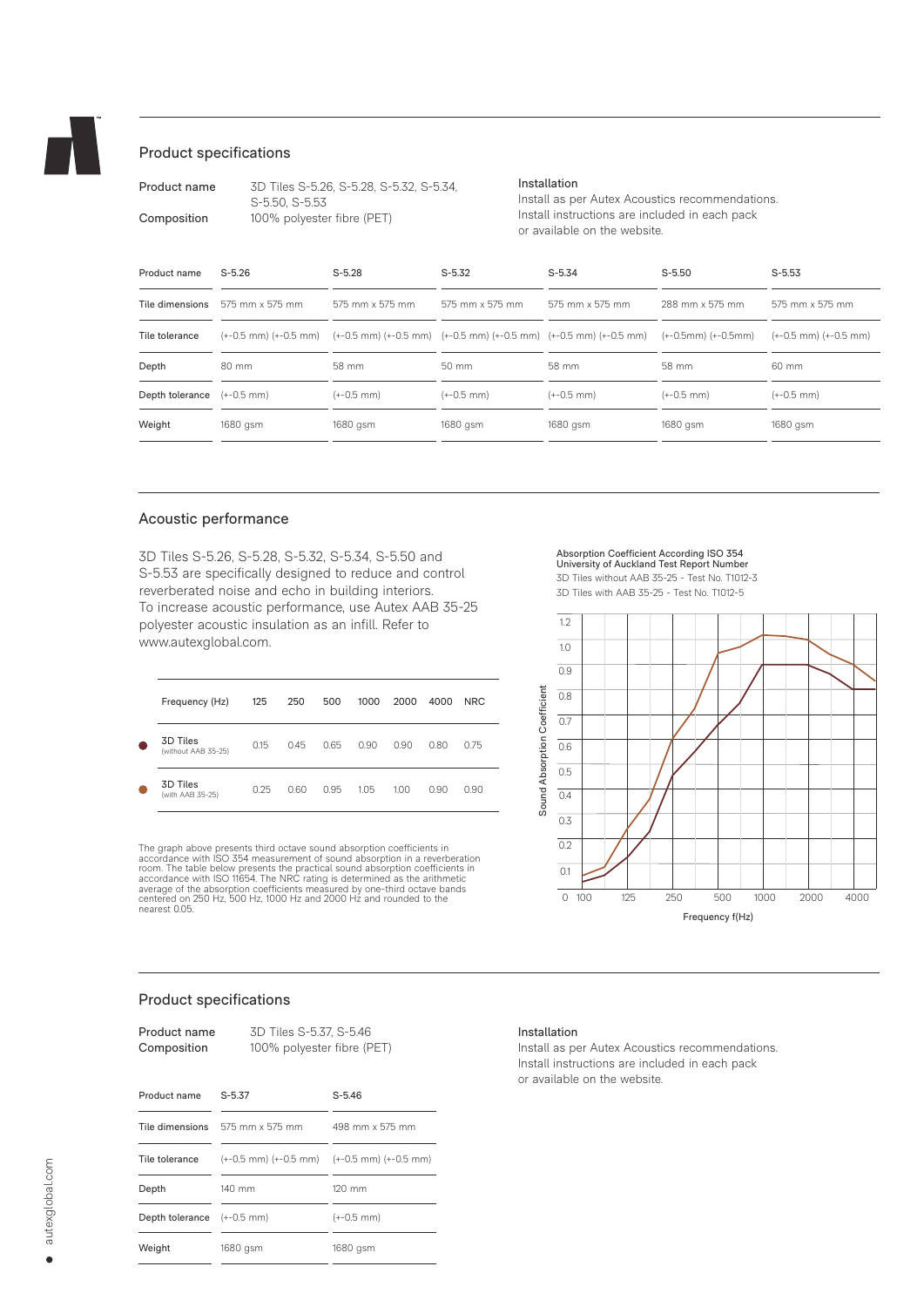

# Acoustic performance

3D Tiles S-5.37 and S-5.46 are specifically designed to reduce and control reverberated noise and echo in building interiors.

| Frequency (Hz) 125 250 500 1000 2000 4000 |                                    |  |  | <b>NRC</b> |
|-------------------------------------------|------------------------------------|--|--|------------|
| 3D Tiles<br>S-5.37, S-5.46                | 0.15  0.65  0.60  0.70  0.75  0.70 |  |  | 0.65       |

The graph above presents third octave sound absorption coefficients in accordance with ISO 354 measurement of sound absorption in a reverberation room. The table below presents the practical sound absorption coefficients in<br>accordance with ISO 11654. The NRC rating is determined as the arithmetic<br>average of the absorption coefficients measured by one-third octave ba centered on 250 Hz, 500 Hz, 1000 Hz and 2000 Hz and rounded to the nearest 0.05.

Absorption Coefficient According ISO 354 University of Auckland Test Report Number



## Product specifications

#### Fire ratings

3D Tiles is a product made from Workstation as the base material. Workstation has been evaluated using the following test methods:

## ISO 9705: 1993

Classification: Group 1-S Smoke production rate:  $< 5.0 m/s$ As required by NZBC C/VM2

### AS ISO 9705 - 2003

Classification: Group 1 (SMOGRArc): <100m2/s2 Assessed using methodology AS ISO 9705:2003 in accordance with AS 5637.1:2015 as required by BCA Specification C1.10-4 FAR 4055

### EN13501-1:2007+A1:2009

(6mm Workstation) B - s1, d2 Report WF 336913

### ASTM E84 - 14

(12mm Workstation) Class A, FS:0 - SD:10 Report RJ3297

## VOC emissions

Autex polyester has been tested for chemical emissions in accordance with ASTM D5116 and is considered a low VOC product. VOC concentration: 0.009 mg/m3 (7 days).

#### Water vapour sorption

ASTM C1104 / C1104M-13a Test conditions: 49°C, 95%RH Water vapour absorbed and adsorped after 4 days: 0.4% by weight.

#### Microbial resistance ASTM G21-15

Growth rating: 0 (No growth) 3D Tiles do not promote the growth of moulds and mildew.

Colour fastness to light 3D Tiles are suitable for

indoor use only.

Lightfastness is dependent on use and exposure. 3D Tiles have been evaluated to the following standard: ISO 105-B02:2014 Rating: 6 (Highest = 7)

### Colour fastness to rubbing

ISO 105-X12:2016 Dry rating: 4-5 (Highest = 5) Wet rating: 4-5 (Highest = 5)

### Pattern repeat

Non-woven. No pattern repeat, but the product has a directional grain. Product may vary from samples and batch to batch due to fibre blending and lay-up, which is an inherent feature of this product.

#### Fabric care

Blot spills from fabric quickly. Wipe with a damp cloth. Avoid rubbing and using excessive amounts of water as this will affect the finish. Use carpet or upholstery shampoo as directed. Blot with a clean, dry cloth after each application of the solution.

Custom printed 3D Tiles require the services of a specialist cleaning company. Refer to the 3D Tiles Care and Maintenance Guide for more information.

#### Environmental

Autex Acoustics is committed to best practice through our ISO 14001 certified Environmental Management Systems.

3D Tiles contain a minimum of 55% previously recycled polyester fibre (from PET bottle-flake). Off-cuts and manufacturing waste are reused or recycled wherever possible.

3D Tiles are manufactured from 100% polyester fibre and do not contain formaldehyde binders. Autex Acoustics polyester fibre supports safer indoor air quality and will not become a potential airborne pollutant.

#### Service

For further information about 3D Tiles or any other Autex Acoustics product, please contact your account manager or visit our website.